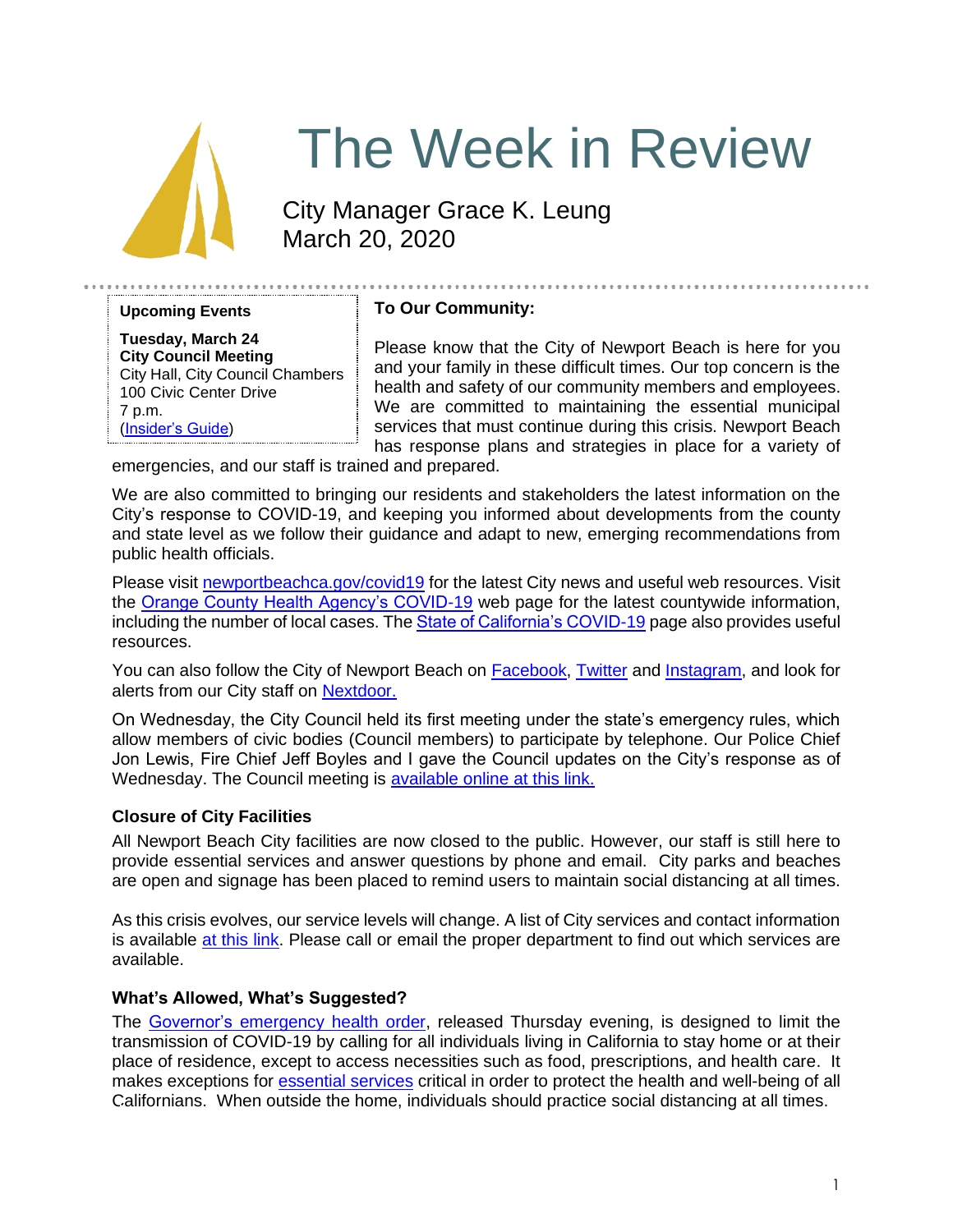For more details on the Governor's "stay at home" order, please visit [this link.](https://covid19.ca.gov/stay-home-except-for-essential-needs/)

## **Local Emergency Proclamation**

At Wednesday's meeting, the Council ratified a [declaration of local emergency](https://www.newportbeachca.gov/home/showdocument?id=66495) for the City of Newport Beach. This is an important step that will give Newport Beach more flexibility and access to resources as we work to combat the COVID-19 outbreak.

# **Emergency Operations Center (EOC) Activated**

On Sunday, the City activated the Emergency Operations Center (EOC), which is now the central hub for our response efforts. The EOC activation gives us the ability to coordinate our response more effectively among multiple City departments, and document staff activities for the eventual reimbursement of state and federal emergency funding.

#### **Trash Pickup and Street Sweeping**

Trash and recycling pickup will continue as scheduled. Because of the parking impacts associated with school closures and many of our residents staying home during the day, the City has temporarily stopped enforcing parking restrictions for street sweeping. Any tickets issued on March 16 and March 17 have been automatically rescinded.

# **Senior Services**

State and county guidelines strongly recommend that people 65 and older, and those with chronic health conditions, should stay at home. We realize that presents an extreme hardship for many of our residents. Our meal delivery program will continue, and we are ready to provide special services, such as grocery shopping, by request.

Newport Beach seniors who are homebound and require special assistance are encouraged to call the City's Senior Services Dept. at 949-644-3244 between 8 a.m. and 5 p.m. Monday through Friday.

# **Tap Water Safety**

We can assure you that the City of Newport Beach's water is clean, safe and reliable. The coronavirus has no impact on the quality or supply of your tap water. We use chlorine to disinfect the water before it enters the distribution system to protect against microorganisms such as bacteria, viruses and fungus. This ensures safe drinking water for all our customers. There is no need to stock up on bottled water.

#### **Police and Fire Services**

Our Police and Fire departments are fully staffed and ready to assist our community with essential public safety services. However, walk-in counter services have been temporarily suspended at the Police Department and fire stations. Residents are asked to contact the Police Department by phone and email and utilize the online reporting system at [nbpd.org.](http://www.nbpd.org/)

#### **Library**

Our library branches are temporarily closed to the public. We encourage you to utilize our vast array of online resources, including downloadable books, audiobooks, magazines and streaming video, and databases. These are all available to Newport Beach Public Library card holders at [newportbeachlibrary.org/ebranch.](https://www.newportbeachlibrary.org/ebranch)

#### **Food and groceries**

Grocery stories are considered essential services, so they will continue to remain open.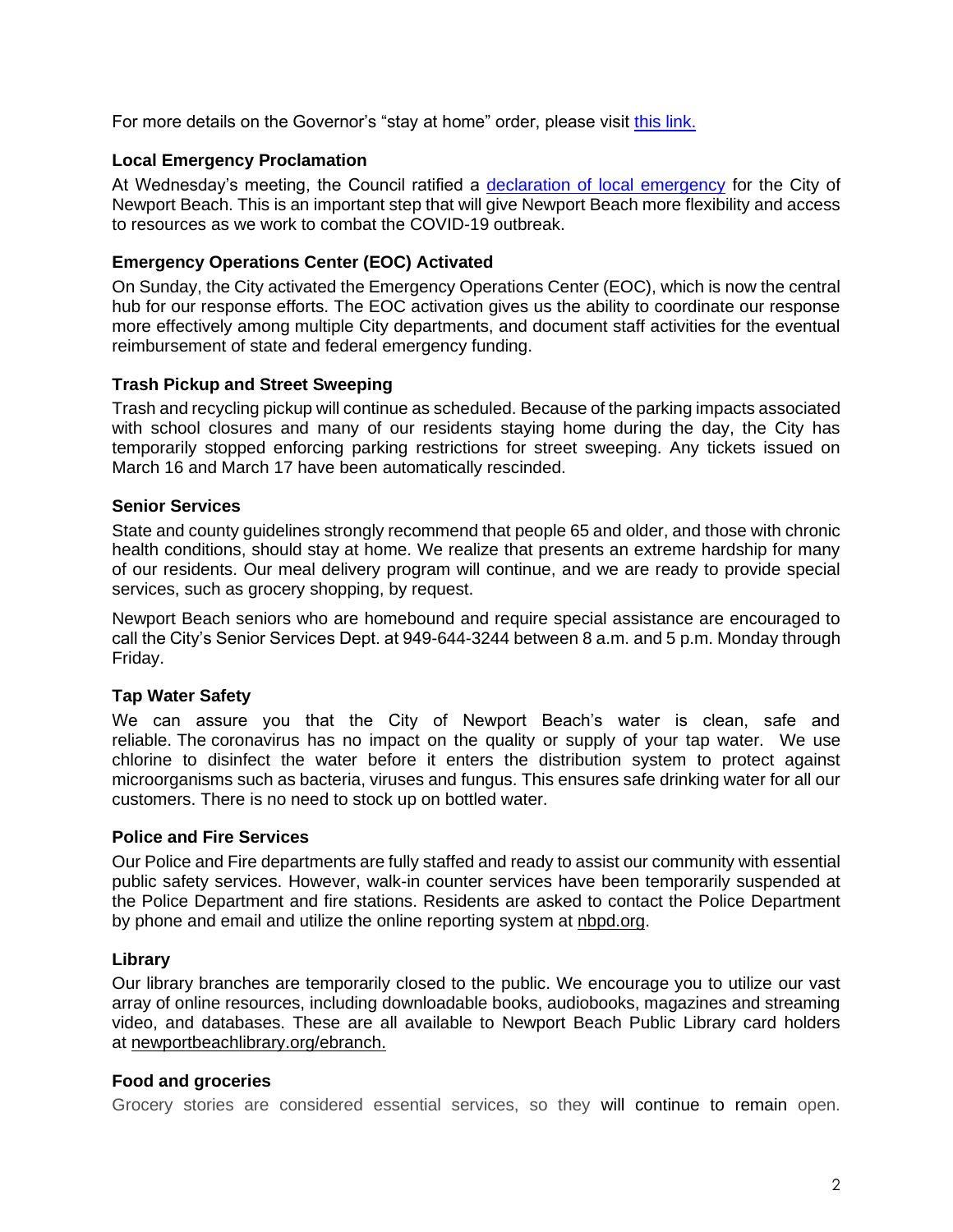Agriculture, commercial trucking and shipping are also among the essential services that will continue and help ensure a consistent supply chain to our stores and markets. The Governor's order allows you to leave home to shop for groceries. So there is no need to hoard items, which creates an unnecessary strain in the supply chain.

For local take-out food, our partners at the Chamber of Commerce and Newport Beach & Co. have put together resources for great restaurants offering take-out service, so please support our Newport Beach businesses during this challenging time. Visit the Chamber's ["Newport Delivers"](https://www.newportbeach.com/newportdelivers/)  [site here](https://www.newportbeach.com/newportdelivers/) and Newport Beach & Co.'s ["Support Local Restaurants" campaign here.](https://www.visitnewportbeach.com/newport-beach-dining-alternatives/)

# **Treasury Report Update**

The February 2020 Treasury Report is available on the City's website at: [www.newportbeachca.gov/treasury.](http://www.newportbeachca.gov/treasury)

As of February, the City's portfolio totaled just over \$302 million, from all sources. Roughly \$44 million of this portfolio was highly liquid, meaning it was available for cash flows associated with day-to-day operations and cash funding of major construction expenditures.

The short-term portfolio (\$244 million) had a weighted average effective maturity of 1.82 years. The trailing twelve months' total return was 4.79%. This return compared favorably to our benchmark for the same period, the BAML 1-3 Year Treasury index, which returned 4.63%. The income yield on the portfolio, a better measure of income derived from the portfolio, was 2.19%.

#### **Homeless Update**

Success Stories: As concerns over COVID-19 (coronavirus) increase throughout the community, City Net, the City's contracted social services provider, continues to assist people experiencing homelessness. Their outreach efforts, coordinated with the City and County's resources, provide housing, health care and other opportunities.

Last week, City Net case managers connected several people experiencing homelessness to appropriate social services agencies in Orange County, including:

- Connected a family living in their car to a housing opportunity through Families Forward. Families Forward, based in Irvine, has been providing housing navigation, food bank items, and job training for Orange County families since 1984.
- Referred a homeless individual at the Newport Transportation Center to the Anaheim Adult Rehabilitation Center and Phoenix House for rehabilitation opportunities. The Anaheim Adult Rehabilitation Center provides a six-month residential drug and alcohol rehabilitation program for men and women without children. Services to clients may include employment therapy, counseling and classes. Phoenix House provides residential substance abuse treatment for adults.
- Continued to engage with people at the Balboa Pier, the Newport Transportation Center, and the Newport Pier who have been reluctant to enroll in services. Often, repeated engagement encourages people to accept assistance after trust develops between the City Net staff and people experiencing homelessness.
- Participated in the monthly "inreach" service at Our Lady Queen of Angels church. The City Net staff offers resources and referrals to any clients affiliated with the church-affiliated Helping Hands Ministry that helps homeless and low-income individuals and families. Volunteers meet with people in need four days a week at the church. They see more than 250 people a month and refer them to other organizations that provide meals, shelters, and aid in job searches. They also provide them with bus passes and food gift cards.
- Completed two new Vulnerability Intake assessments (VI-SPDAT) at both the Newport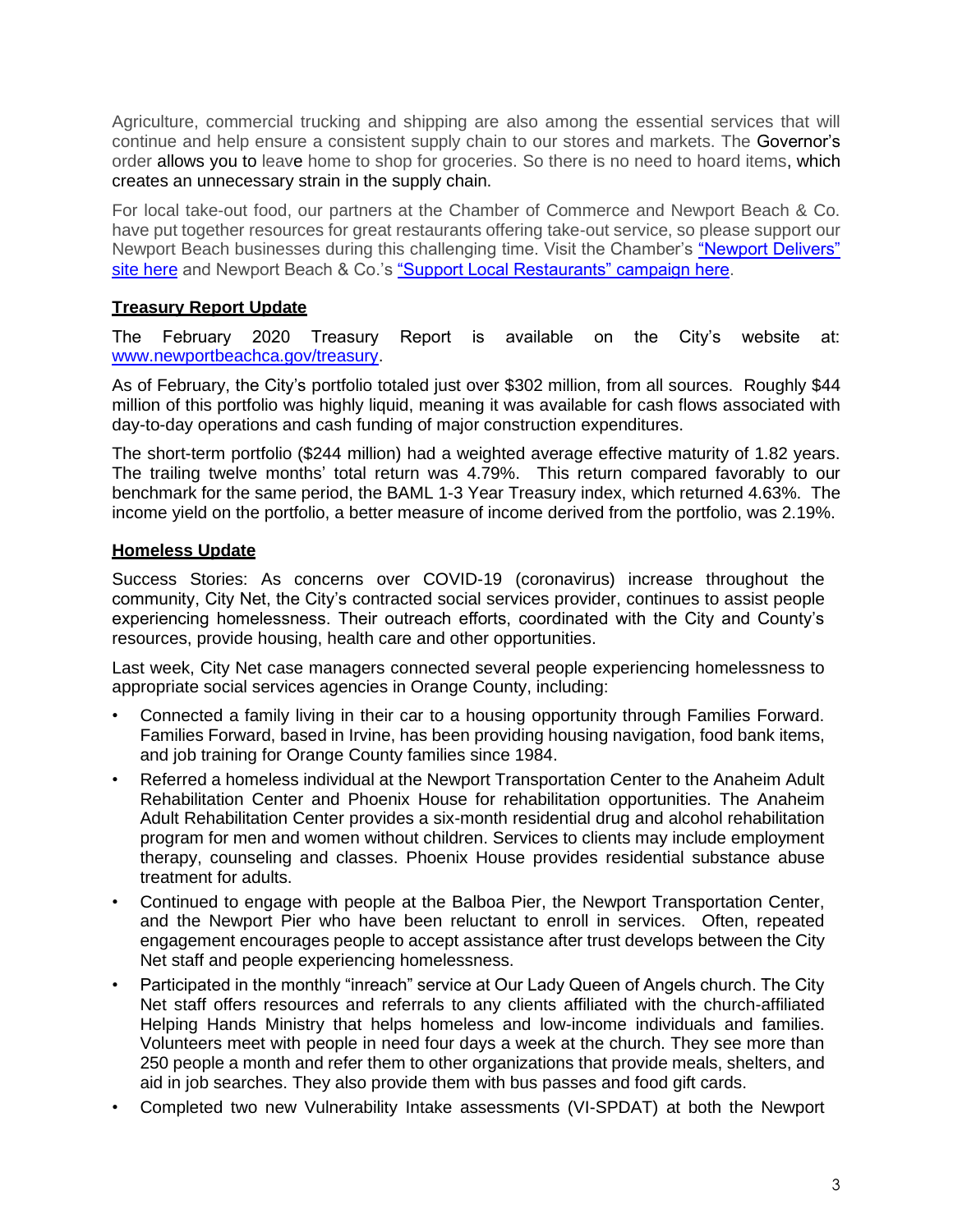Transportation Center and the Balboa Pier. City Net utilizes the Vulnerability Index intake assessment to screen clients on a number of factors to determine proper placement in the County's Continuum of Care system. Some factors include age, health issues, and length of time being unsheltered.

• Encouraged clients who have completed the VI-SDPAT (housing assessment) to submit documentation to make them eligible for the County's housing list.

# **City Hosts Irrigation Controller Seminar**

Recently, our Parks Maintenance Division hosted a central weather-based irrigation controller seminar at the Marina Park Community Center. Weather-based controllers use real time local weather data to create irrigation programs. Presenters were Rain Master Control Systems and Site One Landscape Supply. Their presentations included: review of software system navigation and tools, irrigation program creation, management, global features, microclimate management and rain shutdown features, among other advanced management tool and software updates. Attendees included irrigation system managers from:

- Aliso Viejo Community Association
- Arroyo Irrigation Consulting
- Cal Poly Pomona
- Cal State University Long Beach
- City of Anaheim
- City of Cypress
- City of Newport Beach
- Loyola Marymount University
- PGA West
- Sendero Rancho Mission Viejo
- O'Connell Landscape
- Monarch Environmental Consultants

The City currently has 280 central irrigation controllers, with four weather stations and repeaters. Due to this infrastructure and the training of our staff, the City has seen significant water cost savings of approximately \$100,000 in the past fiscal year. Additionally, this new controller technology allows access remotely and can detect breaks in an irrigation system, reducing time in trouble shooting needed repairs. As water conservation continues to be a priority throughout the southland, trainings such as this are invaluable.

#### **Bayside Drive Benches and Trash Cans – Updated Look**

Public Works recently replaced eight Rubbermaid trashcans and two benches on Bayside Drive between Coast Highway and Jamboree Road. The new benches and trashcan receptacles have the look and feel of natural wood grain, are made from 100% premium recycled material that require very little maintenance, and have a life span of up to 50 years.

#### **Root for Change**

Last week, our Landscape Division collaborated with Stanbridge University for another treeplanting event at Castaways Park. A total of 65 volunteers from the University and City staff planted 92 native trees, and 130 native plants that were donated by Shadetree Nursery.

Root for Change is one of Stanbridge University's initiatives to help the environment through partnership opportunities by planting trees in locations across Southern California. Stanbridge University's commitment to Root for Change and their community outreach will bring them back to Newport Beach in the future.